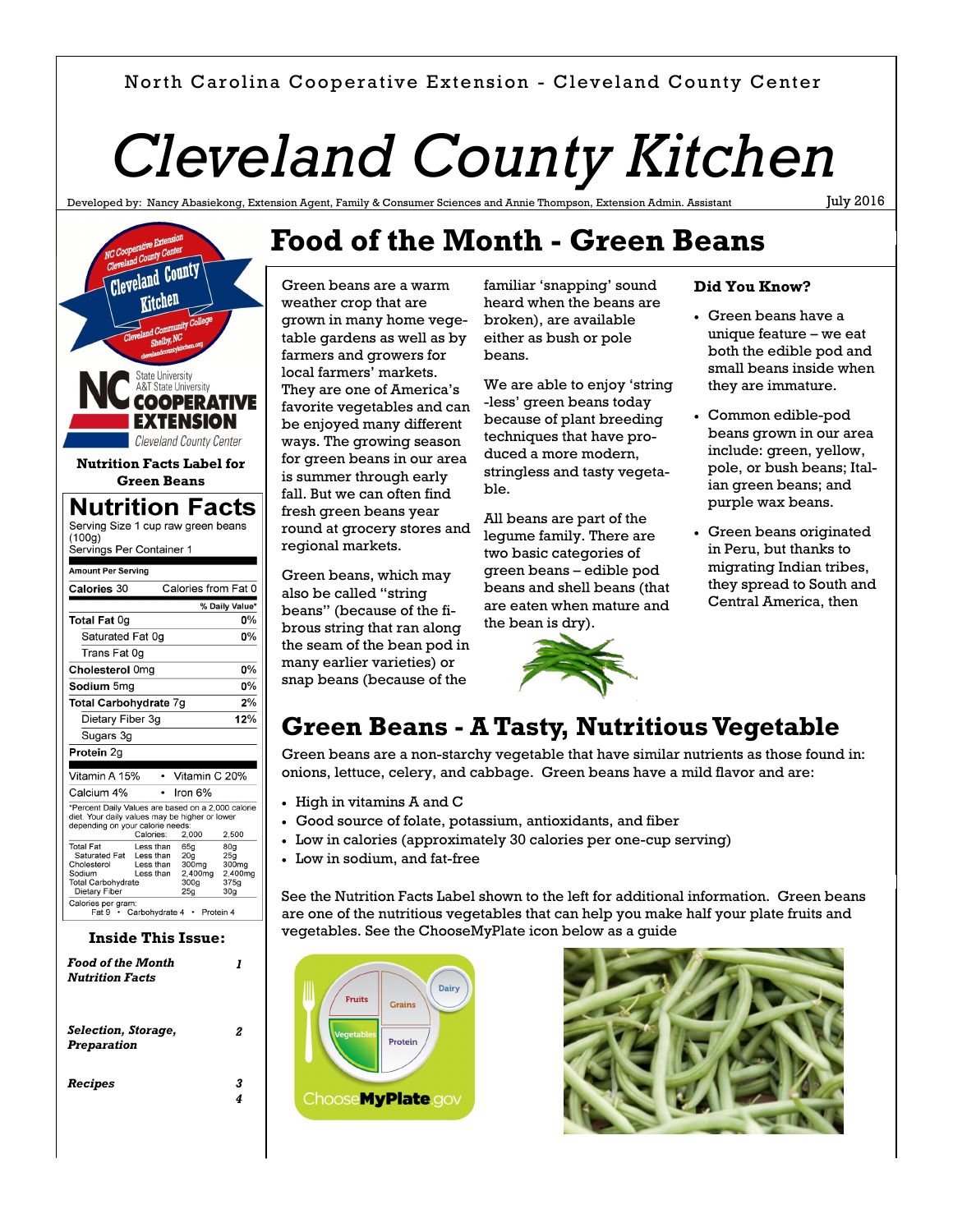PAGE 2 CLEVELAND COUNTY KITCHEN

Developed by: Nancy Abasiekong, Extension Agent, Family & Consumer Sciences and Annie Thompson, Extension Admin. Assistant July 2016

# **Selection**

Whether picking from the garden or at the farmers' market, select green beans that are:

- Straight, slender, smooth, and firm
- Brightly colored green pods that look fresh and crisp
- Crisp pods that have a slightly velvet-like feel over the pod
- Blemish-free pods with small seeds (beans) inside

#### **Avoid:**

- Over-mature, large beans (they will be tough, stringy, and have a starchy taste)
- Bulging pods that are large and show large seeds (beans) inside
- Discard beans that have rust spots, scars, or are turning brown

# **Storage**

- Store unwashed in a plastic bag in refrigerator vegetable crisper
- Use within 3-5 days

# **Preparation**

- Just before cooking, clean beans by rinsing and scrubbing well with several changes of cold water.
- Remove stems and strings. Break or cut into pieces or leave small beans whole.
- Green beans can be prepared several ways, as a side dish or steamed and added to soups or salads
- Green beans can be steamed, boiled/simmered, broiled, roasted, grilled or stir-fried with other vegetables

# **To Freeze**

Green beans can be preserved for long-term storage by canning, drying or freezing. Freezing is the best and easiest way to preserve green beans for extended use.

Select young tender green bean pods with small seeds (beans) inside.

Wash in cold water. Trim ends and cut into 2-4 inch lengths. Blanch 3 minutes. Cool and drain. Pack beans into plastic: freezer bags, freezer jars, or freezer containers or vacuum package. Seal, label and freeze.

**To Can, Dehydrate or Preserve in Other Ways -** If canned, green beans, a low-acid vegetable, must be processed in a pressure canner. For information on pressure canning, dehydrating or pickling

green beans, contact your local Cooperative Extension Center or see the National Center for Home Food Preservation website at: [http://nchfp.uga.edu/how/can\\_04/beans\\_snap\\_italian.html](http://nchfp.uga.edu/how/can_04/beans_snap_italian.html)

# **Serving Ideas**

Green beans are easy to prepare and can be served raw with a creamy dip, cooked as a side dish, cooked directly in soups or stews; or cooked and added to salads, casseroles and other creative dishes.

- Steaming place green beans in a steamer. Place steamer basket in a skillet or sauce pan with about 2 inches of water. Cover and bring to a boil; boil about 5-8 minutes, or until crisp-tender or to desired doneness and beans are a bright green color. Add desired seasonings and heat through over a low setting. Serve hot or allow to cool and chop into  $\frac{1}{4}$  -  $\frac{1}{2}$  inch pieces and add to pasta or a green salad.
- Seasonings that enhance the flavor of green beans pepper, salt, chives, dill, marjoram, mint, ginger, oregano, thyme, lemon, mustard, garlic, onion, and soy sauce.



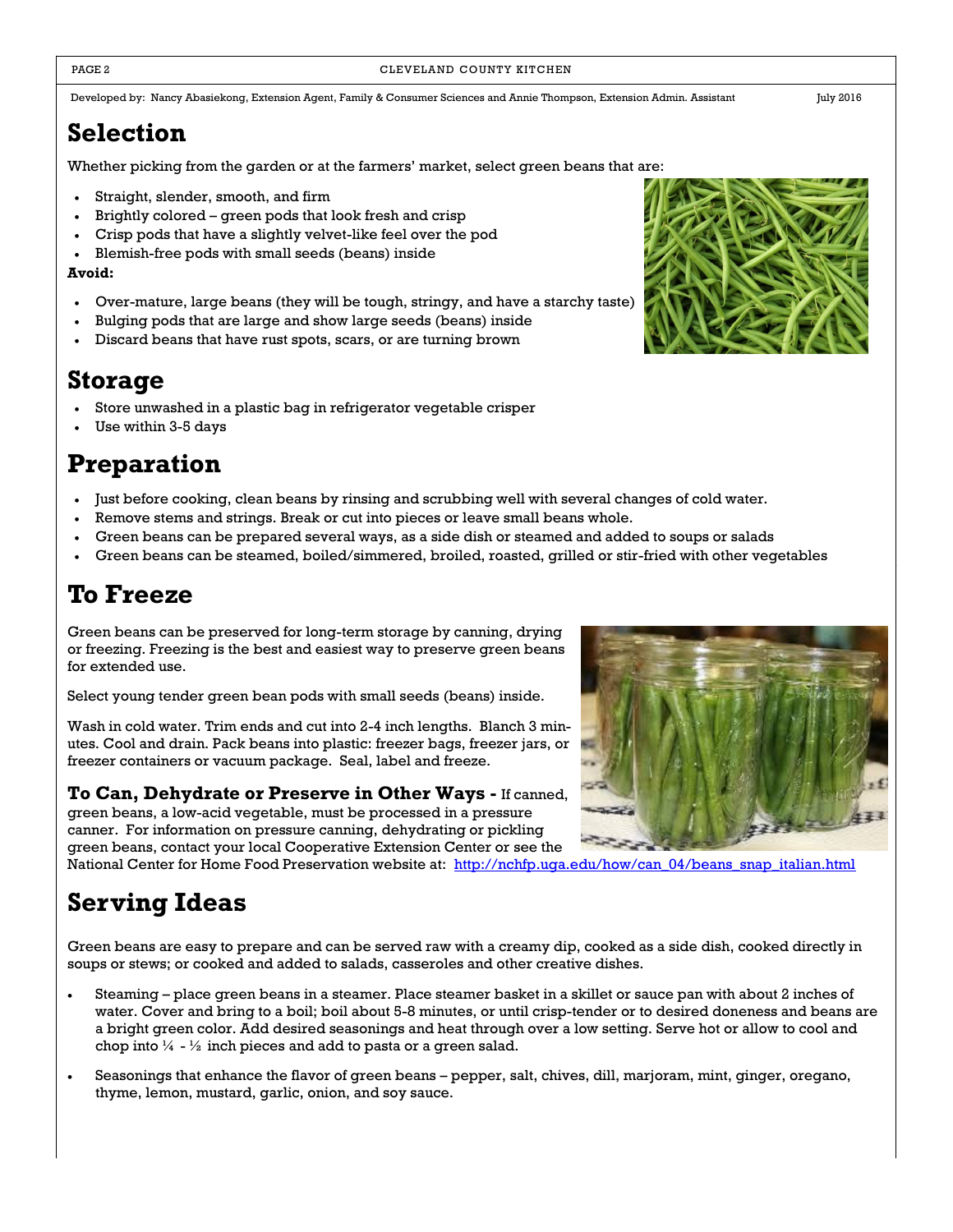#### CLEVELAND COUNTY KITCHEN **EXECUTE A RESISTENT COUNTY KITCHEN**

Developed by: Nancy Abasiekong, Extension Agent, Family & Consumer Sciences and Annie Thompson, Extension Administrative Assistant July 2016

# **Summer Green Bean Salad**

#### **Ingredients:**

1 pound (approximately 3 cups) green beans, washed and trimmed.

- 1 pint cherry tomatoes, cut in half
- 2 ears corn, cooked and cut off the cob

4 ounces (approximately 1/3 cup) ricotta salata or feta, shredded finely or crumbled

- 1. Cook the green beans in salted water until just done do not overcook. Chill well (approximately 15-30 minutes).
- 2. In a large bowl, combine the cherry tomatoes, corn, and green beans.
- 3. Add cheese to the vegetable mixture.
- 4. Make the vinaigrette by combining the vinegar and mustard then add the oil in a thin stream while beating.
- 5. Add the dressing to the vegetable mixture.
- 6. Top with the basil.
- 7. Salt to taste.

Serving size: 1-1/2 cups, Calories: 169, Carbohydrates: 14g, Fiber: 3g, Protein: 5g, Fat: 11g, Sodium: 41g Photo: medinsteadofmeds.com *Source: NC Cooperative Extension, NCSU*

# **Oven Roasted Green Beans**

#### **Ingredients:**

1 pound of fresh green beans 1 to 2 tablespoons olive oil Salt and Pepper

#### **Directions:**

- 1. Place rack on the center level in the oven, and pre-heat to 450°F.
- 2. Line baking sheet with aluminum foil.
- 3. Wash beans, and snap the stems off.
- 4. Spread beans evenly on baking sheet.
- 5. Drizzle oil over beans, then toss by hand to coat beans.
- 6. Spread beans evenly on baking sheet again, and place in heated oven. Photo: NC Research Campus
- 7. Roast for 10 minutes.
- 8. Remove sheet from oven, and turn beans over with spatula beans will be browned in spots.
- 9. Place sheet back in the oven, and cook another 7-10 minutes.
- 10. Lightly sprinkle with salt and pepper.

11. Remove from baking sheet and serve. *Source: Food Sense, Utah State University Cooperative Extension, Green Beans and More*

## **Green Beans Almondine**

2 Tablespoons butter, margarine, or olive oil 3 pounds green beans, trimmed

- 
- 

1/4 cup sliced almonds, toasted

3 cups fat-free, less-sodium chicken broth 3/4 teaspoon fresh ground black pepper 1/2 teaspoon salt 2 Tablespoons corn starch 1/4 cup water 2 Tablespoons lemon juice

Melt butter in a large skillet over medium-high heat. Add beans; sauté 5 minutes.

Add broth, pepper and salt; bring to a boil. Cover, reduce heat, and simmer 15 minutes.

Combine cornstarch and water; add to skillet. Bring to a boil, and cook 1 minute, stirring constantly. Stir in lemon juice. Sprinkle with toasted almonds just before serving.

Nutrition: 8 Servings. Serving Size: 1 cup

Calories: 137, Carbohydrate: 15g, Fiber: 4g, Fat: 8g, Protein: 5g, Cholesterol: 16mg, Sodium: 448mg *Source: WV University Extension, Farmers Market Fun Family Recipes - Green Beans*

#### 3 Tablespoons sherry vinegar

- 1 teaspoon Dijon mustard
- 4 tablespoons olive oil

1 cup packed basil leaves, cut into thin ribbons (chiffonade) Salt to taste